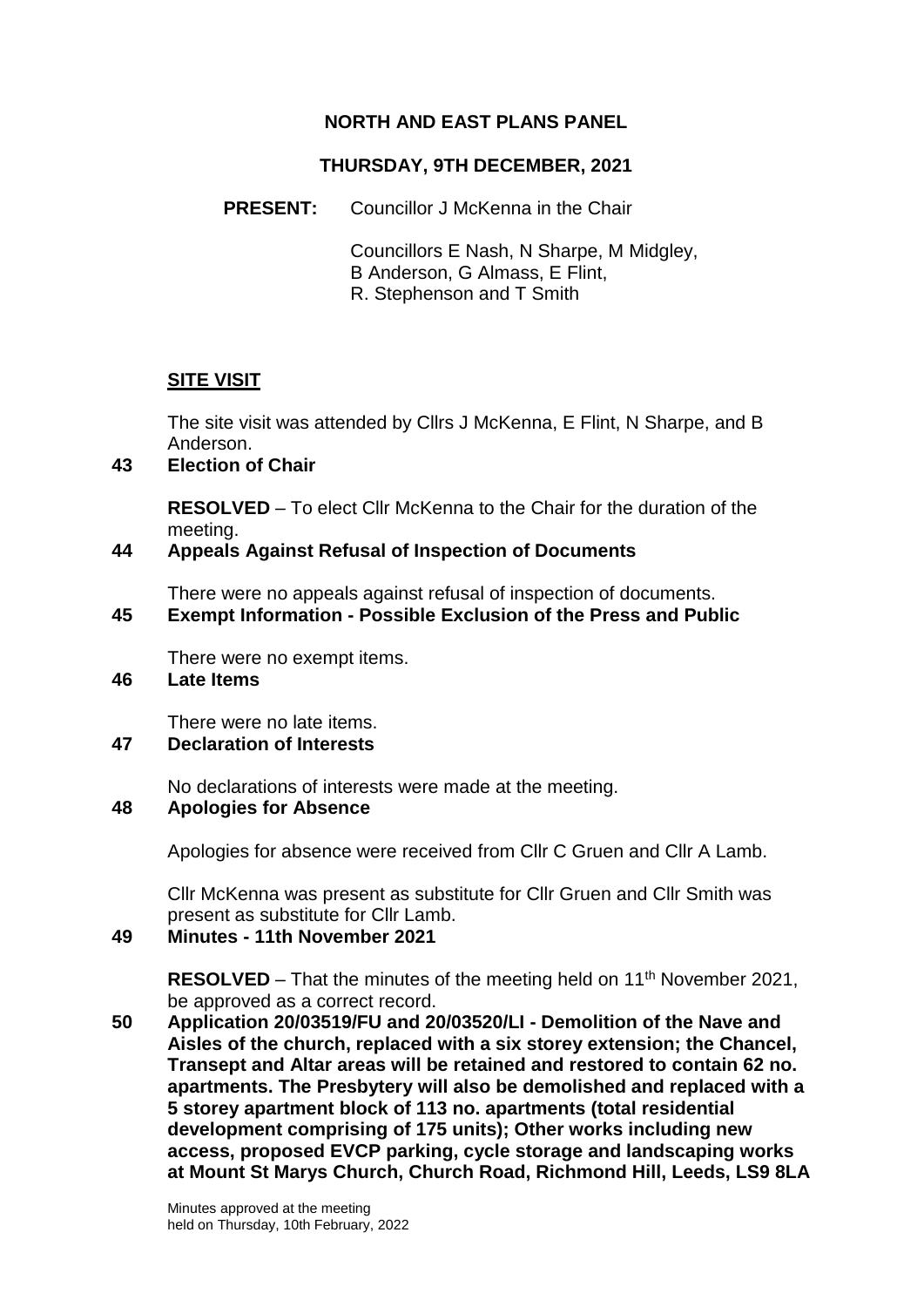The report of the Chief Planning Officer presented an application in relation to demolition of the nave and aisles of the church, replaced with a six storey extension; the chancel, transept and altar areas will be retained and restored to contain 62 apartments. The presbytery will also be demolished and replaced with a five storey apartment block of 113 apartments; other works including new access, proposed EVCP parking, cycle storage and landscaping works at Mount St Marys Church, Church Road, Richmond Hill, Leeds, LS9 8LA.

Members had visited the site earlier in the day. Throughout the officers' presentation Members were shown slides and photographs.

It was acknowledged that Members had resolved to defer and delegate approval of the applications to officers, subject to the completion of S106 Agreement at the 18<sup>th</sup> February 2021 meeting of North and East Plans Panel.

Members were informed that the scheme was now returning to Panel as the applicant was now seeking greater flexibility in terms of the potential delivery method to include Build to Rent, as originally reported and now also Build to Sell. It was noted that this chosen delivery method would have a differing impact on the scheme's overall viability compared to that which was presented to Members in February. Therefore, it was necessary for this element of the proposal to be presented for consideration.

Members were advised that, in light of this, this report was to focus on the consideration of the viability appraisal only and how this could impact on ability to fulfil any planning obligations necessitated by the development (which will be ensured via the review mechanism). It was noted that there had been no other changes to material considerations since the proposals were last reported to Panel, including that the planning context remained the same.

It was recognised that a number of the current Panel Members were not party to the consideration of the scheme in February 2021. Therefore, a copy of the original officer report was attached to the submitted report at Appendix 1 along with a copy of the minutes from the February 2021 meeting appended at Appendix 2.

Members were requested to note that the officer recommendations remained as set out in February 2021, with the exception of the delivery method which now included both Build to Rent and Build to Sell options.

Members were advised of the following points:

- The building had been vacant since 1989 and had fallen into a state of dilapidation.
- Ward Members had been consulted on the proposals for the new delivery methods. It was noted that Cllr R Graham had requested potential values for sale which had been supplied to him, but no further representations had been received from Cllr Graham since the figures were provided.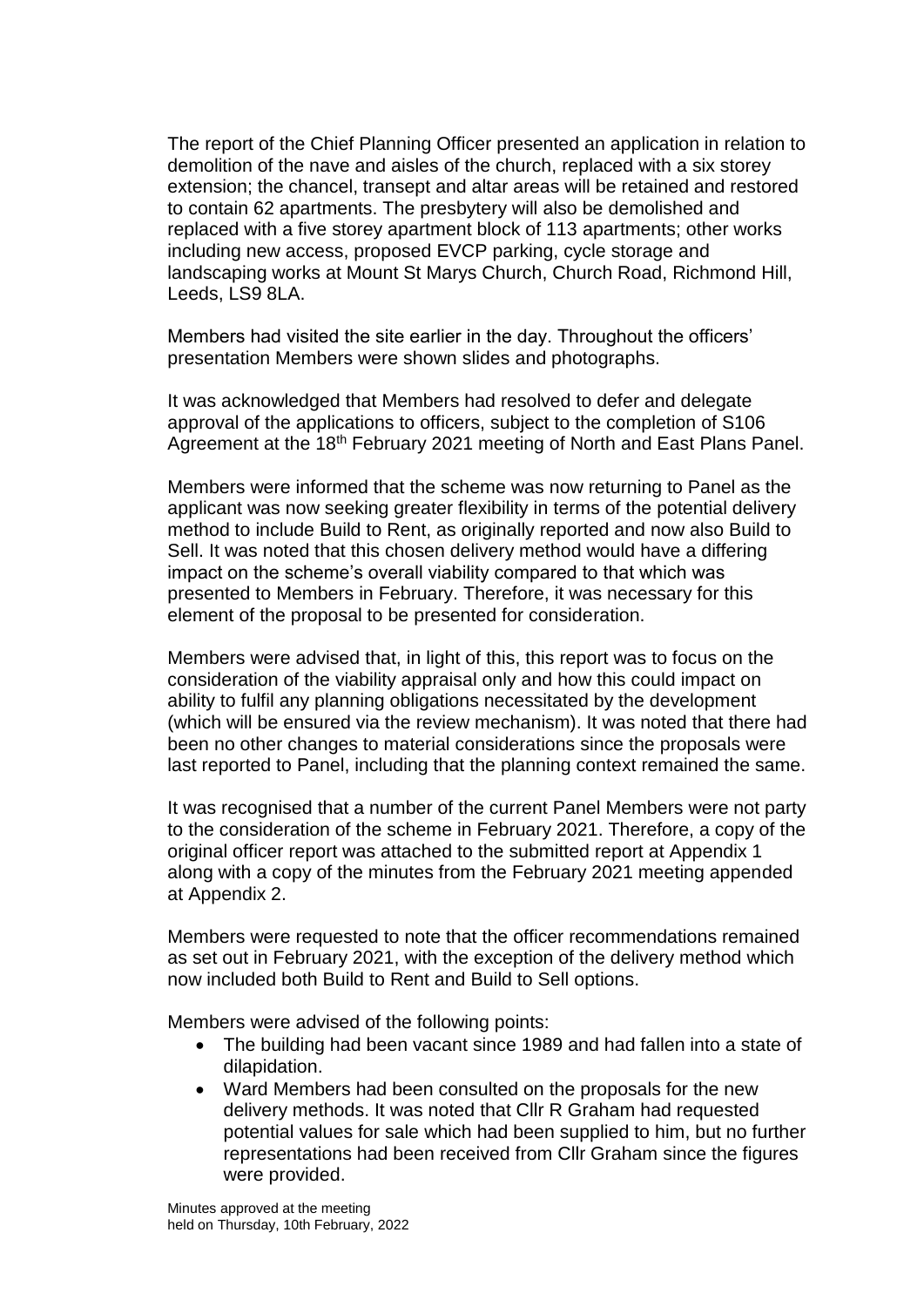- The alternative delivery options would form part of the S106 agreement and its clauses providing for a viability review. The developers wished to be able to supply housing to a wider market.
- That the submitted viability statements showed that both Build to Rent and Build for Sale options would not be viable and both were projected to deliver significant financial losses. That the Build to Rent viability had been calculated with a targeted 8% profit level and Build to Sell on a 15% profit level.

Members' discussions included:

- The use of highways funding for the clearance and maintenance of the steps which would provide access to and from the site.
- The use and refurbishment of the Chancel and Transept including the Rose Window as an open space.
- The use of the chosen materials to provide a contemporary contrast to the original building.
- Consultation that had taken place with Conservation officers and Historic England regarding maintaining public access to key areas for occasions such as Heritage Open Days, materials to be used, and the balance between what areas of the building will be demolished and what can be retained / restored.
- The travel fund which would promote car sharing, walking, cycling and public transport. Given the favourable location of the site, at the edge of the city centre and with good connectivity, the focus is on sustainable modes of transport being used rather than a focus on car parking provision.
- It was noted that there would 56 parking spaces which would include car club spaces and disabled spaces. It was also noted that there was provision for EVCP for all but 2 parking spaces and there would 138 cycle spaces.
- Expected affordable housing provision and how this interacts with the viability review mechanism proposed to form part the S106 Agreement's terms.
- Members expressed a view that they wished to retain the Celtic Cross as part of the refurbishment. It was noted that this could be imposed as a condition.

The District Valuer provided the Panel with information in relation to the proposals for both options either Build to Rent or Build to Sell. He also explained the position in relation to affordable housing on this site.

Members were advised that should the development make a profit, the review mechanism set out in the submitted report would be used to assess if the developer was able to make a contribution for affordable housing.

The Developer was present at the meeting and at the request of the Chair explained that this exercise would provide flexibility in options to assess potential in profit to fund the project.